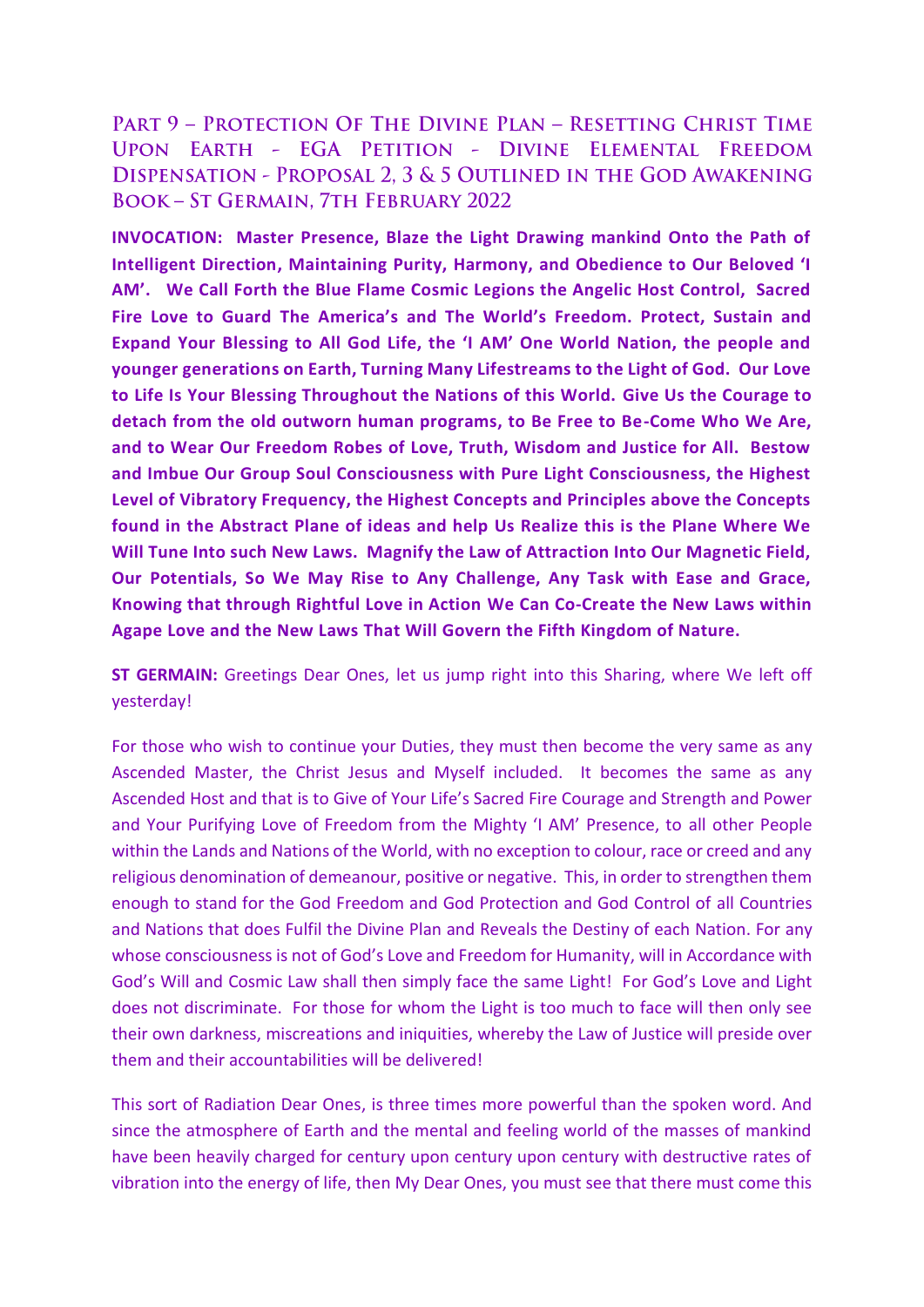Sacred Fire from *'Our Great Realms of Activity'. 'Our Octave of Perfection'* must Pour Its Sacred Fire Purifying Love, Purifying Freedom, Purifying Peace.

Purifying Power and Protection MUST come from the Ascended Masters' Octave into the people of this world, into the atmosphere of Earth, into the Powers of Nature and Forces of the Elements, to be the Strength of the Greater Power of Life, the Greater Presence of Life which the Sacred Fire is, in Order to dissolve and consume all iniquity and make that which is constructive within Life, Strong enough, Protected enough and Victorious enough to *Rise Up In the Name of God, and take Its Dominion* and remove from this Universe the destructive conditions mankind has generated in its deliberate turning away by choice from the Love and the Power of Life's Sacred Fire.

You see Dear Hearts, The Dear Souls upon the ground within the human physical forms just do not have the awareness yet to attain such Powers, but through Cosmic Law you have the abilities to make the Call that will if the Correct and Rightful Application to those calls is applied. We the Masters, We the Ascended Hosts, can jump into Love in Action to Execute your Divine Decrees and Invocations. But Dear Brothers and Sisters, remember that this comes down to the Law of Resonance, so just because one thinks he or she will have their Invocation heard, and We do hear them, each Invocation is only reflective in power and achievement as to the Resonance and Light Quotients of the Transmitters.

Were We to show you today how much of the Energy that you use every day to Accomplish what the EGA has attained through Rightful Application to Cosmic Law, if you knew how much of that came from Our Octave, you would know why you've been able to Master certain conditions in this world which, I assure you, without that Radiation you never would have Mastered your present-day achievements or attained the Grants and Dispensations that you have? Now you *'may'* speak the Command of Life, you *'may'* set the Pattern of Perfection; But unless your Proven Life Responsibilities have been attained, and when I say Life, I mean the Mighty 'I AM' Presence in the Great Central Sun, the Mighty 'I AM' Presence of each Life Stream, then such accomplishments would not be possible by your own Heart Flame. For it is not yet you who can stand before a Nation and Influence by the Will of God by your own volition.

By the Action of the Cosmic Law, It has provided herein the constant Outpouring of the Love of the Sacred Fire from the Heart of Creation, from the Heart of the Mighty 'I AM' Presence, from the Heart of the Higher Mental Body, from the Heart of the Physical Sun into all Life. And that is the Rate of Vibration that is the Magnetic Power to draw the outer self to Raise yourselves first, up and out of the distress and destructive conditions in this world.

I will give you another example here today! Your 'I AM' One World Nation Flag! Had this Design and Colour Scheme not been over Lighted by the Masters Octave to bring it to its Immaculate Perfection for these times to come, then you would have a flag more equal in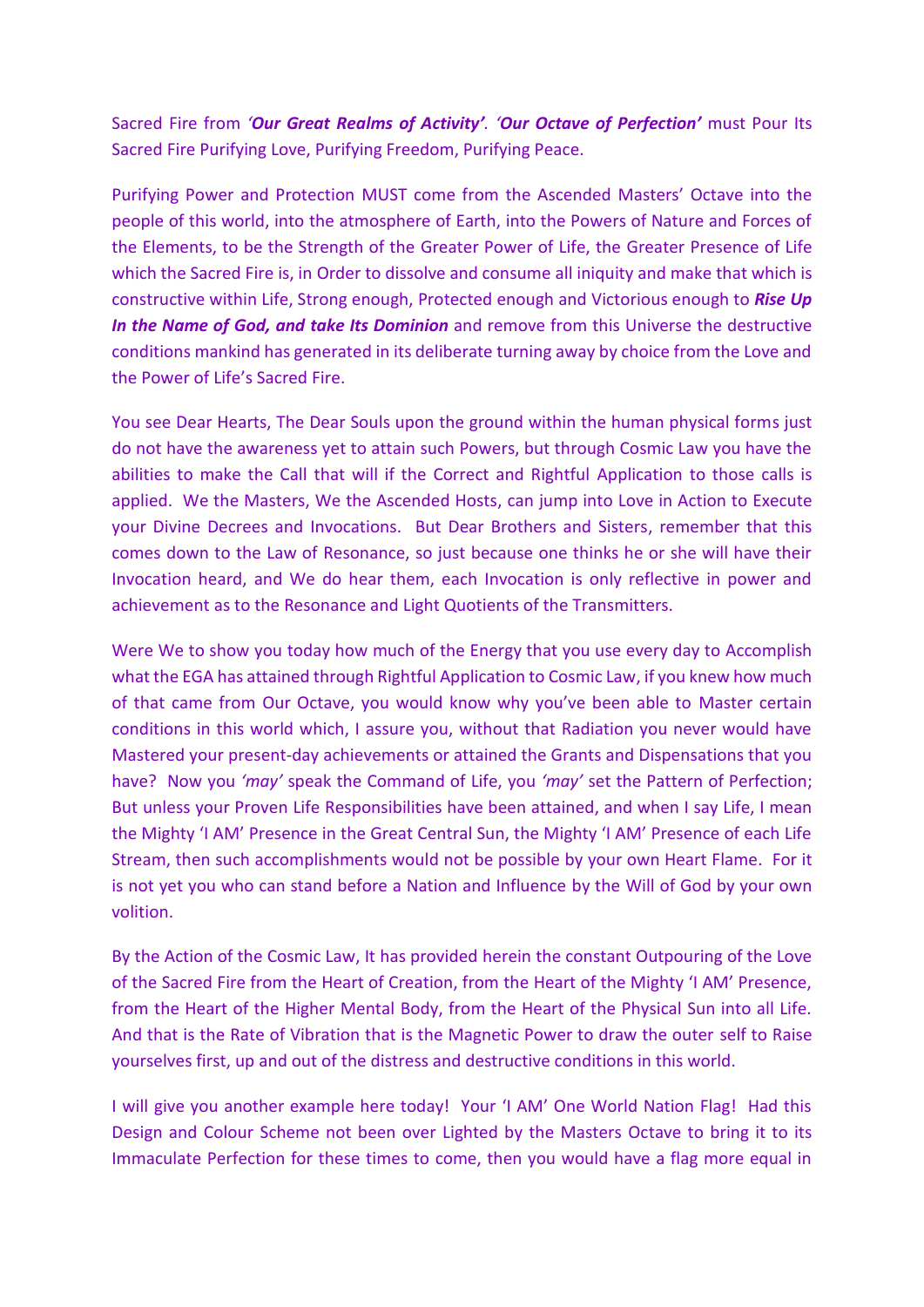radiance as any other country of the world. Even the American Flag which We also Over Lighted within its Design and Purpose, did not have as much Light from the Master's Octave as does this New One World Nation Flag. Those Responsible for Their Presence in this Creative Endeavour were all Inspired by the Ascended Masters, Principally, The Maha Chohan, Lord Melchizedek and Myself, in Order to Establish Its Renewed, Powerful Activities to come, which Will Intensify a Thousand-Fold or more, to again Act Within the Life, the Soul, the Light for the Heart America First, the Motherland of the World, out to the borders of America and out into all other Nations of the World.

I wish to now place before you an excerpt from My Divine Consort Lady Portia, and the Goddess of Justice, for your deeper contemplations.

## *'I AM' Discourses On Supply, Book Volume 19, by Lotus Ray King, 'I AM' ACTIVITY OF THE SAINT GERMAIN FOUNDATION, Discourse 18 of 20, September 9, 1967. Shasta Springs, California. BLESSED GODDESS OF JUSTICE - LADY PORTIA.*

*"Human desire is unjust to all Life. And human, intellectual consciousness is unjust to all Life in the Universe, because it does not create Perfection that is permanent and forever expanding. Now mankind of this world can have all the Divine Justice they want if the people will turn their attention, and the mind of mankind of this world is interested in placing the 'Mighty I AM Presence' and the Ascended Host first instead of placing the physical manifestation first, and then rebelling like fury because things do not bring back to the individual the happiness or the Perfection which it expects.*

*"So, Blessed Ones, you have all Power in the Universe to have all the Divine Justice you want in your own being and world when you will keep your attention on your 'Mighty I AM Presence' and the Ascended Host first, and make your Call there for the Divine, or by giving the Divine Justice of the outer self, which is the attention, to the Control of your 'Mighty I AM Presence' and the Ascended Host, instead of fastening it to conditions of the outer world and then letting the discord of the outer world control the energy of the physical body, especially your feeling world. I'm kind of hard on you tonight, maybe, but if I could wake you up, you will be grateful for it one day. (applause, audience rising) Thank you so much. Won't you be seated, please, and just remain so.* 

*"Now I've called to your attention, in the beginning of the history of this Nation, that when there was controversy about the Constitution and the setting of the laws into action that were to be the governing authority of the Nation to hold Divine Law and Order and Justice so the Nation could exist, there was only controversy and discord so long as the human intellect ruled and held the attention and tried to control the situation in the first Continental Congress.* 

*"Not until Franklin said, 'Let us ask God', and got down on his knees and put God first and asked God for Help, did the controversy stop; and the Divine Law gave the Constitution of*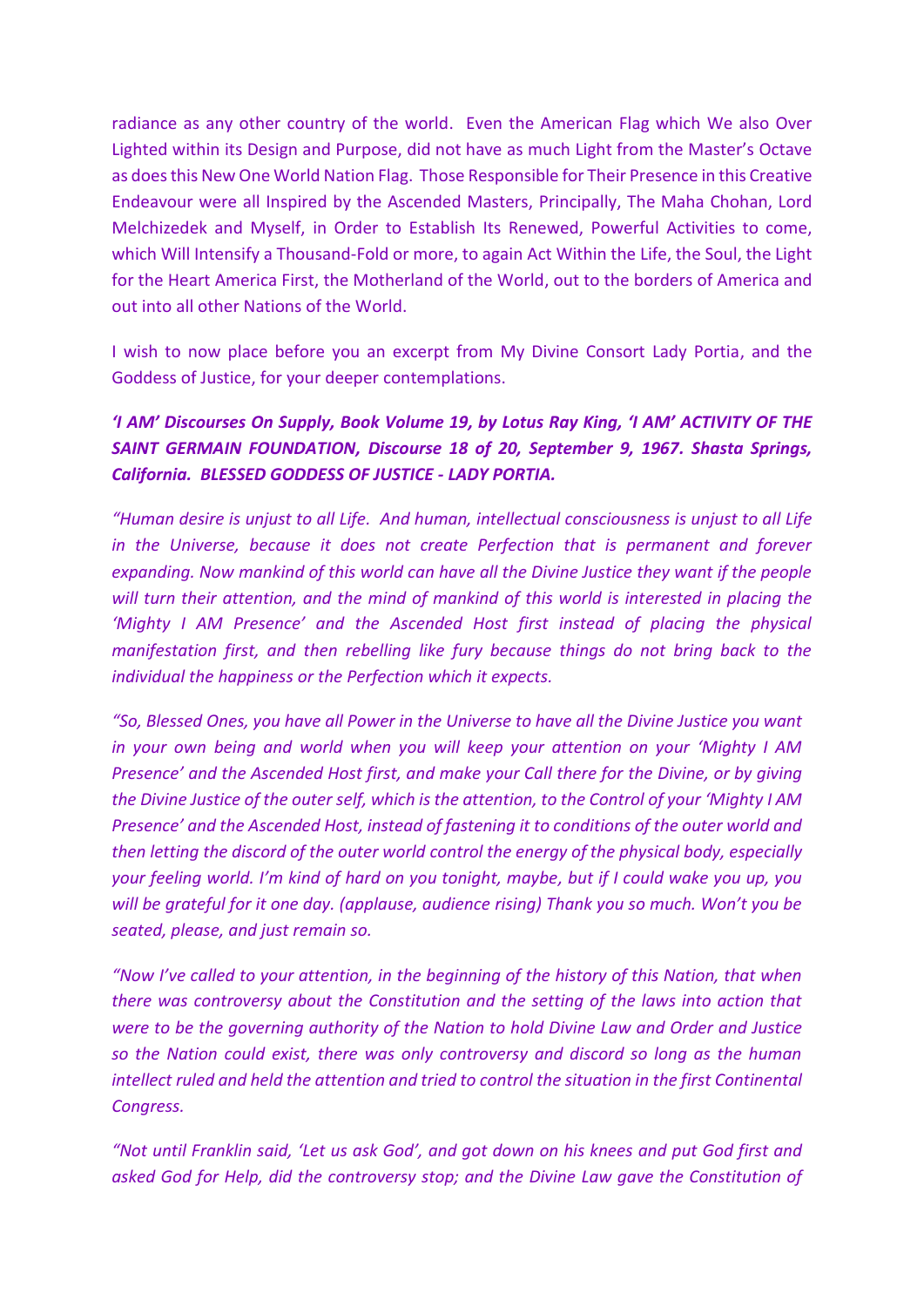*this Nation and your Declaration of Independence. The God Law of the 'Mighty I AM Presence' of the Blessed Saint Germain was given to this Nation into outer channels by the 'Beloved I AM Presence' and the Ascended Host, which is the God Consciousness, that is Freedom. It is the God Consciousness that is Divine Law, Order, and Decency. It is the God Consciousness that is Purity enough to enable mankind to survive. And that God Consciousness is Eternal Freedom.*

*"So, when people want Justice in this world, let them give It first, because that is the Demand of Life. When a farmer wants a crop of corn, he has to give corn into the ground first before the ground gives corn back to him; and you are no exception to that Law. Neither is anything else in Life anywhere in Eternity. Even the Ascended Host constantly puts the Great Central Sun first before They create any kind of Manifestation anywhere in infinite space. So, when people want Divine Justice, turn them back to the very First Commandment: 'Thou shalt have no other gods before Me'. And anybody that has backbone enough to rule his or her attention and feeling world and compel this outer self to give obedience to that Law, will have everything good in the Universe; and you can lack for nothing, because Divine Justice doesn't contain lack.* 

*"If you put your 'Beloved I AM Presence' first, and the Ascended Host, and put your attention there first, your 'Presence' and the Ascended Host will put you first. They'll put Their Perfection into you first, and into your world first, and into the people you deal with first. And if you will put that in first, discord, coming second, will have to be consumed preventing control of you and your world.* 

*"So, when you reverse your consciousness in the use of your attention and command it and compel it, because you can put it anywhere you desire, anywhere you will, anywhere you feel and want to do it, you can place your attention. Therefore, if you want Divine Justice, place your attention where It is, because I assure you, your 'Beloved I AM Presence' and the Ascended Host are Invincible, Eternal Divine Justice to Life because They don't Create any discord. Discord is injustice to Life. Discord is injustice to everything that is the Divine Plan for mankind. And discord is injustice to happiness.* 

*"So, when you want freedom from injustice, turn to your 'Beloved I AM Presence' and ask your 'I AM Presence' and the Ascended Host to give you freedom from your own habits of the past, in letting the human creation control the attention instead of your 'Beloved I AM Presence' and the Ascended Host. Ask your 'Presence' to prevent your human desires holding your attention.*

*"And Dear Hearts, please believe Me tonight! You can be free from habits and feeling and conditions that have tortured you for years or centuries or embodiments. If you want to be free from those human desires that have only created discord for you, and destruction down through the centuries, because when you turn your attention to your 'Beloved I AM Presence'*